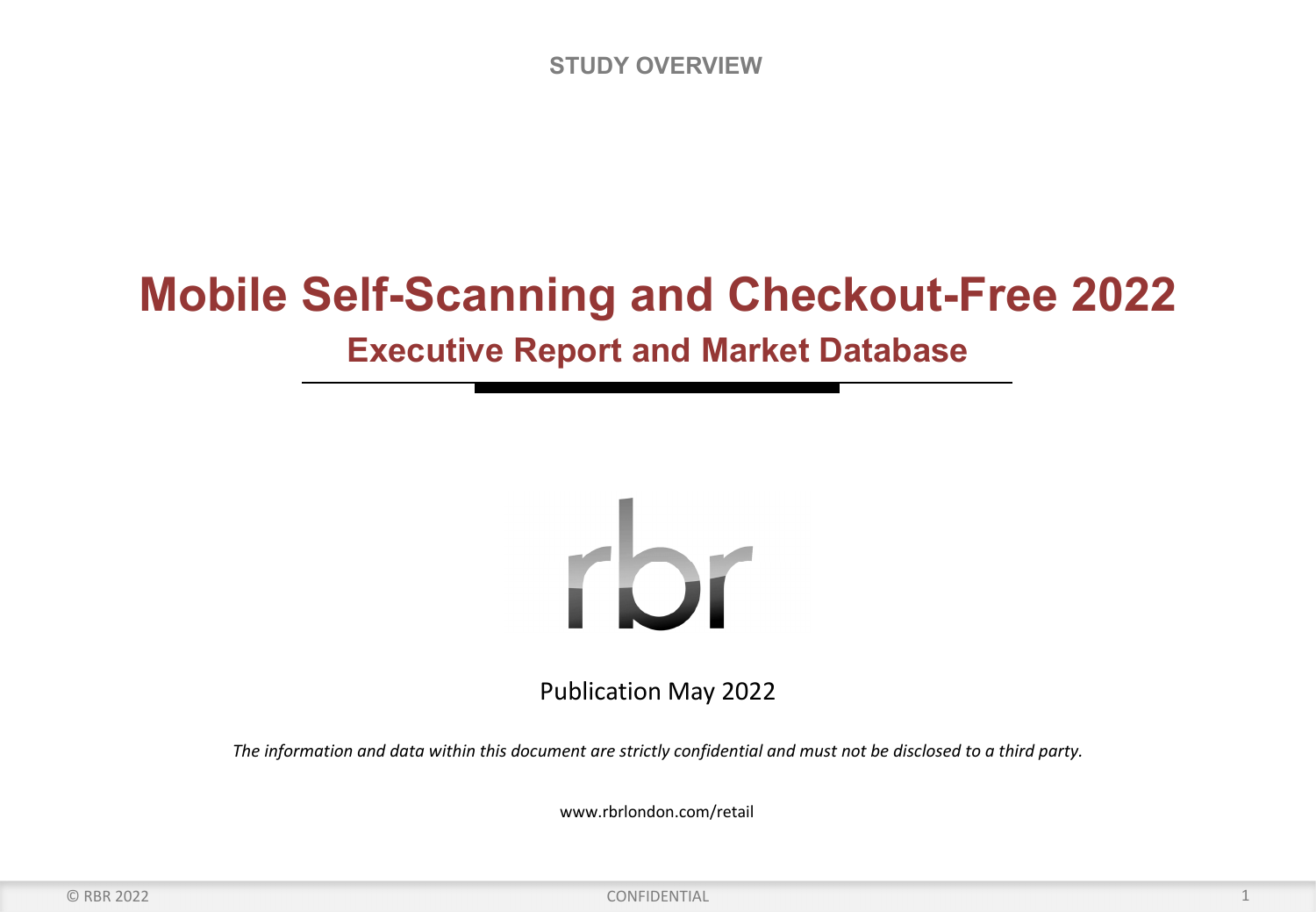## **RBR's brand new study of self-service shopping technologies addresses the current lack of data on this dynamic market**

### **A dynamic market for advanced self-service shopping technologies is developing**

- Consumers expect convenient, personalised and speedy shopping experiences
- To match innovators, retailers need to reduce friction from in-store checkout
- A diverse range of technologies have been developed to obviate the end-of-shop scanning process, but capabilities and scale of deployment vary dramatically



**Technology vendors and other industry stakeholders need intelligence on this market**

- Understand international market context and identify future opportunities
- ▶ Benchmark vs. competitors in key geographic and market segments
- Provide authoritative, independent substantiation of presence in marketing collateral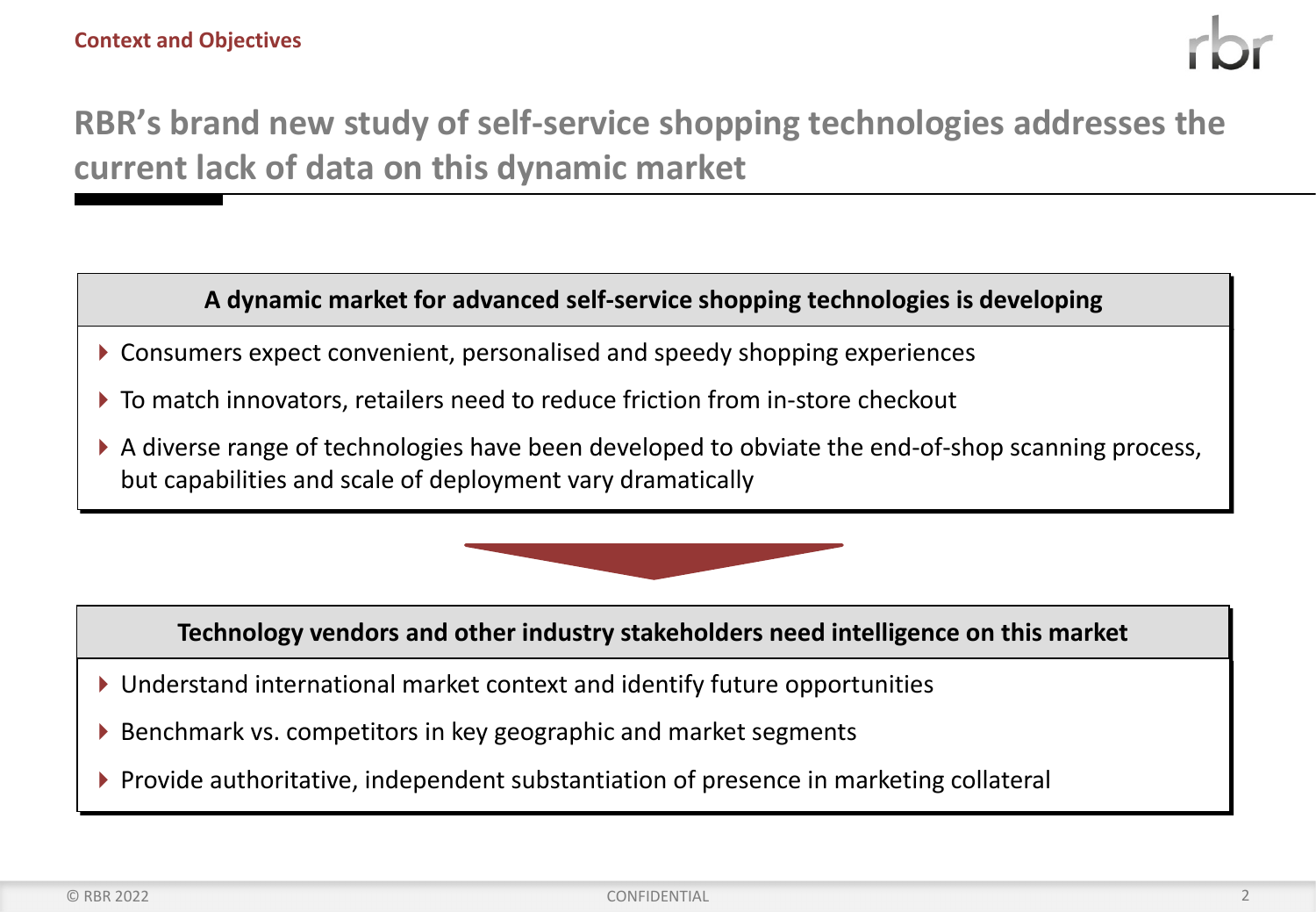## *Mobile Self-Scanning and Checkout-Free 2022* **provides suppliers with the first comprehensive view of projects around the world**

| <b>Scope</b>       |                                                                                                                                                                      |  |  |  |
|--------------------|----------------------------------------------------------------------------------------------------------------------------------------------------------------------|--|--|--|
| <b>Products</b>    | More details on page 4<br><b>Mobile Self-Scanning and Checkout-Free technologies</b>                                                                                 |  |  |  |
| <b>Geographies</b> | More details on page 5<br><b>Global data including figures for 23 country markets</b>                                                                                |  |  |  |
| <b>Metrics</b>     | Number of stores, number of devices <sup>1</sup>                                                                                                                     |  |  |  |
| Data               | Market size and vendor shares, end-2021 and end-2020                                                                                                                 |  |  |  |
| <b>Forecasts</b>   | Forecasts for 2022 to 2027, by type of solution and by country                                                                                                       |  |  |  |
| Segmentation       | <b>Size</b> of stores: micro (<500 sq ft), small (500-5k sq ft), medium/large (>5k sq ft)                                                                            |  |  |  |
| <b>Vendors</b>     | 70+ across checkout-free technology, mobile self-scanning software and hardware,<br>including AiFi, Amazon, BudgetBox, Caper, Datema, Datalogic, Re-Vision and Zebra |  |  |  |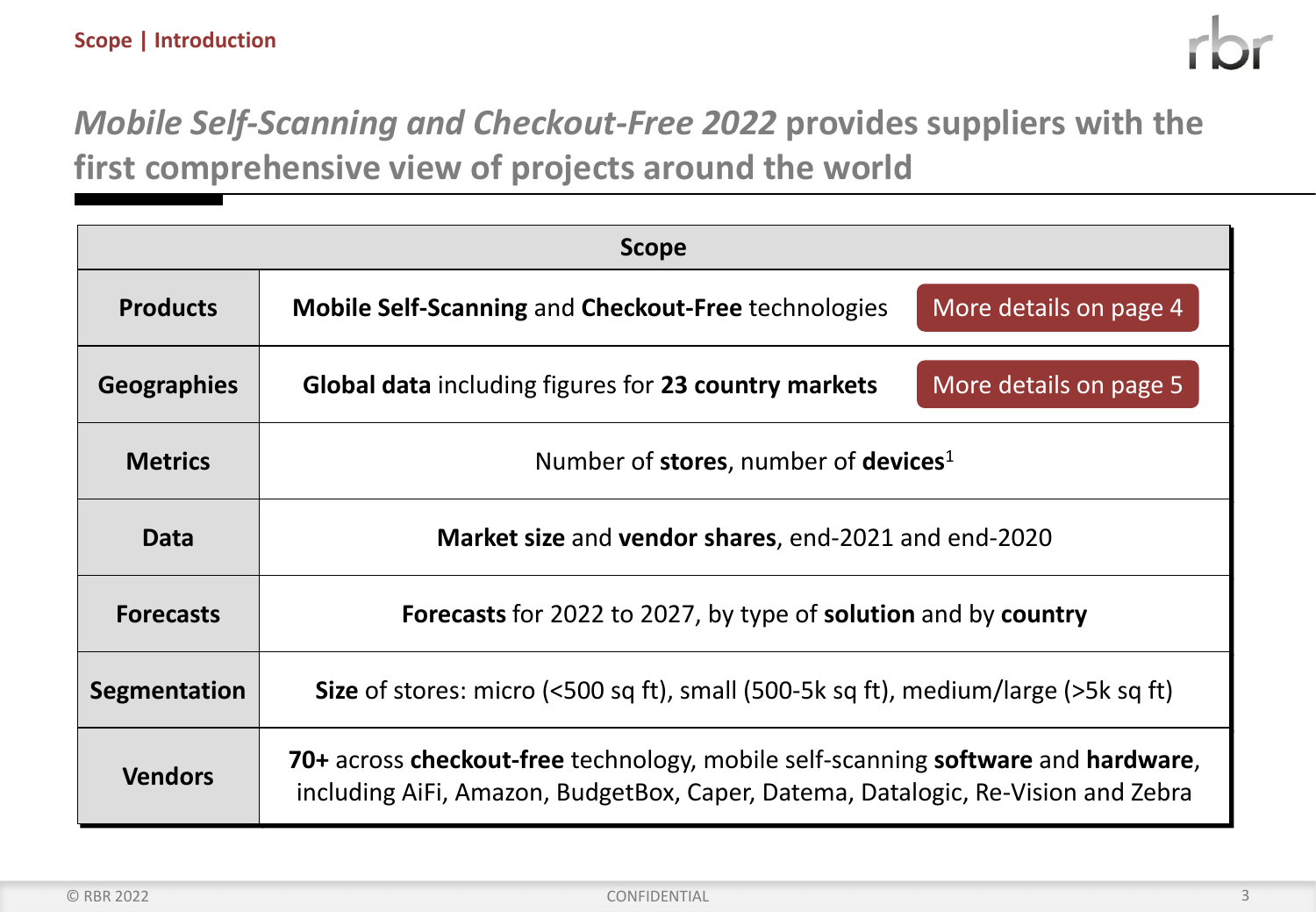## **The study addresses technologies that move data capture away from a final "checkout" process**

| <b>Product Scope</b> |                                                                                                                                                                                                                        |                                                                                                                                                                                   |                                                                                                                                                          |  |
|----------------------|------------------------------------------------------------------------------------------------------------------------------------------------------------------------------------------------------------------------|-----------------------------------------------------------------------------------------------------------------------------------------------------------------------------------|----------------------------------------------------------------------------------------------------------------------------------------------------------|--|
| <b>Dimension</b>     | <b>Included</b>                                                                                                                                                                                                        | <b>Excluded</b>                                                                                                                                                                   |                                                                                                                                                          |  |
| Industry             | Retail: self-service product selection in a store                                                                                                                                                                      |                                                                                                                                                                                   | ▶ Vending: self-service product<br>selection at a stand-alone machine<br>Hospitality: self-service or assisted-<br>service ordering; employee fulfilment |  |
| Data<br>Capture      | Actively – by consumer<br>Mobile self-scanning<br>$\overline{\phantom{a}}$<br>using retailer- or<br>customer-owned device<br>(including carts)<br>Alternatives e.g. NFC<br>$\mathcal{L}_{\mathcal{A}}$<br>shelf labels | $\triangleright$ Passively – by technology<br><b>Using any combination</b><br>of cameras and other<br>sensors (e.g. weight)<br>• Whether at store, shelf,<br>cart or basket level | Requiring employee re-scanning of<br>some/all items for every customer                                                                                   |  |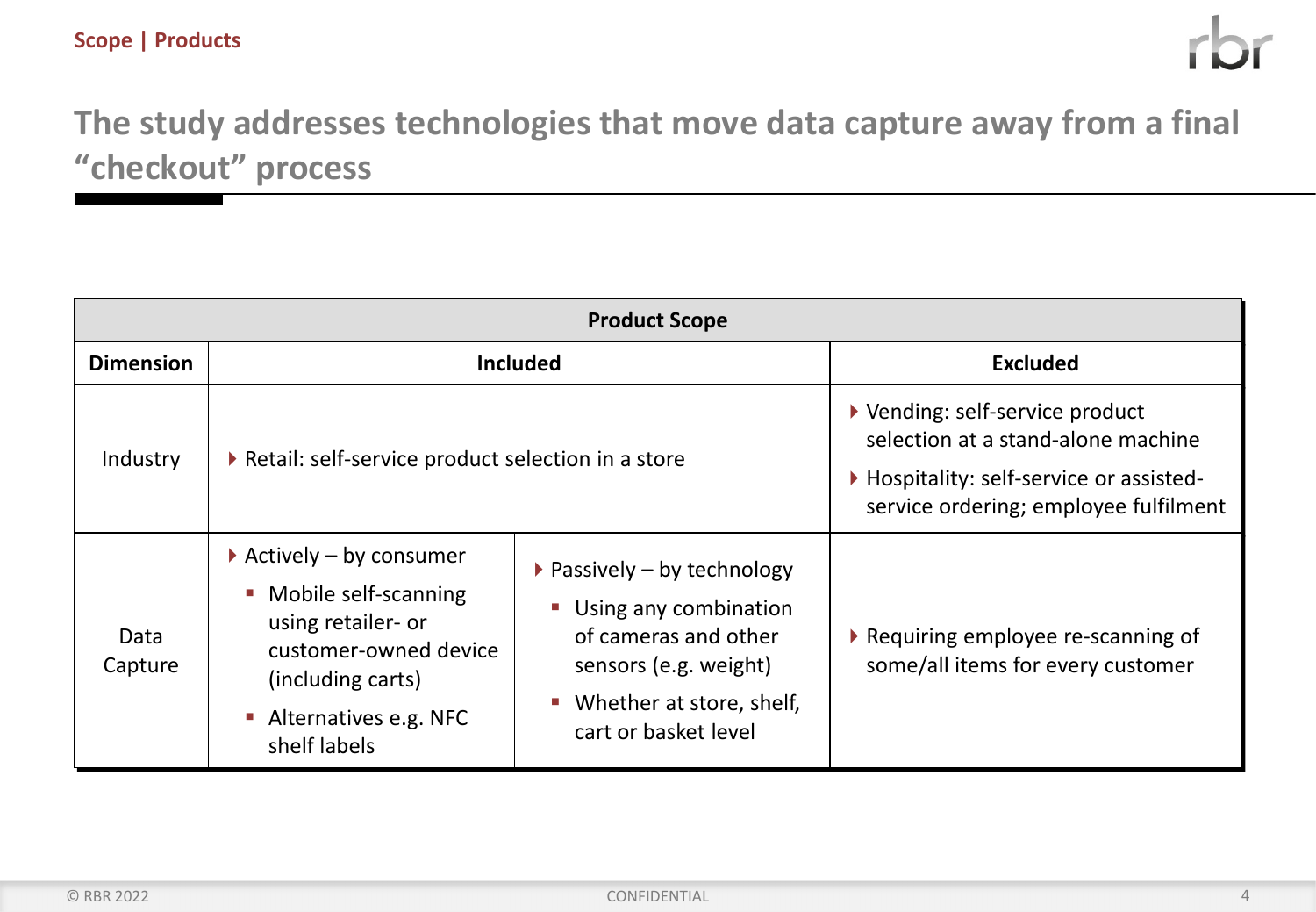## **The study provides global data, including figures for 23 country markets**

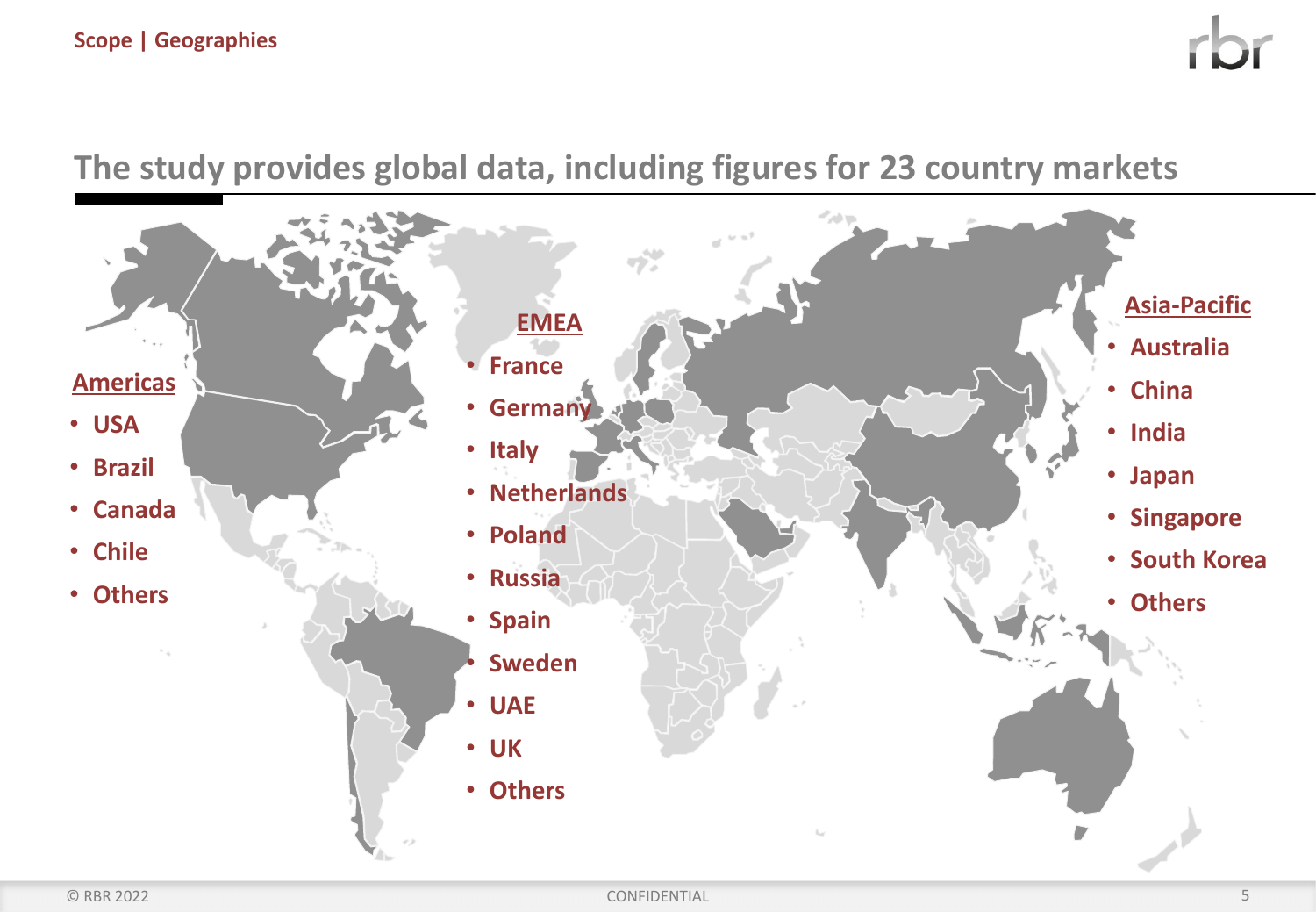#### **Methodology**

## **The study combines primary and secondary research with RBR's in-house data, market understanding and research expertise**

### **Collect**

Data gathered from technology suppliers

- ▶ Information collected from international and domestic suppliers alike
- ▶ Primary data complemented with secondary research where appropriate
- 60+ vendors identified

### **Validate**

Accuracy of data verified using variety of sources

- Vendors e.g. press releases, annual reports, stock exchange filings
- RBR retailer databases e.g. store networks
- $\blacktriangleright$  Industry and mass media (websites, publications)
- Industry experts

#### **Analyse**

Leverage RBR expertise in drawing insights from data

- ▶ Data analysed by country, store size etc.
- ▶ Commentary delivers key insights on market size and shape
- Analysis of major chains' deployments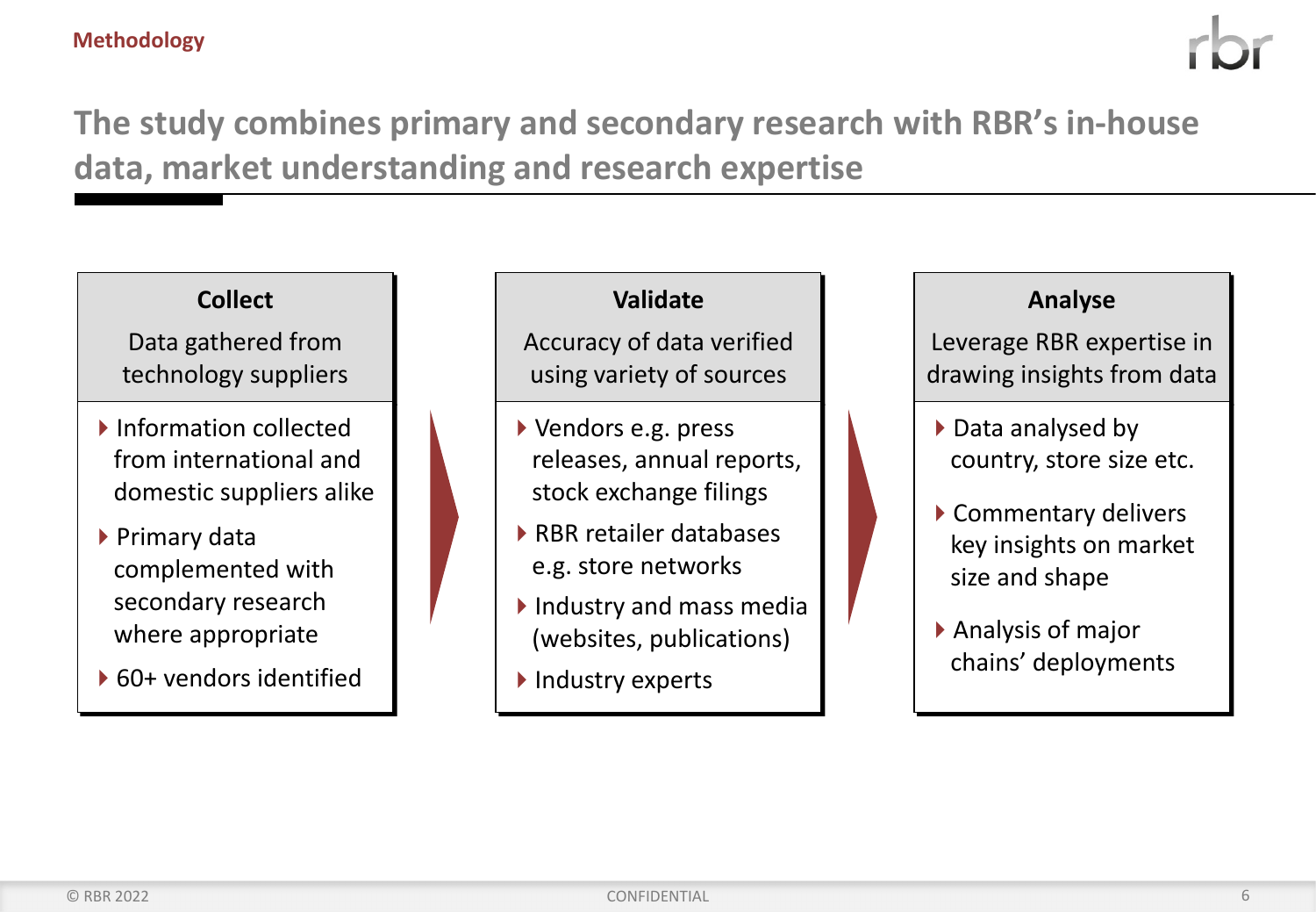

## **Study clients receive an executive report and a comprehensive market database, plus access to RBR's project team**

- ▶ Printed and electronic (multi-user licence) copies of research findings
	- Executive report in PowerPoint containing key market facts and commentary by country
	- Market Database in Excel
- A conference call presentation of the study results can be organised if desired
- ▶ Privileged access to RBR's senior researchers during and after study
- $\triangleright$  The study price is £27,500

*If you have questions, or to place an order, please contact Tom Hutchings on +44 20 8831 7306 or tom.hutchings@rbrlondon.com*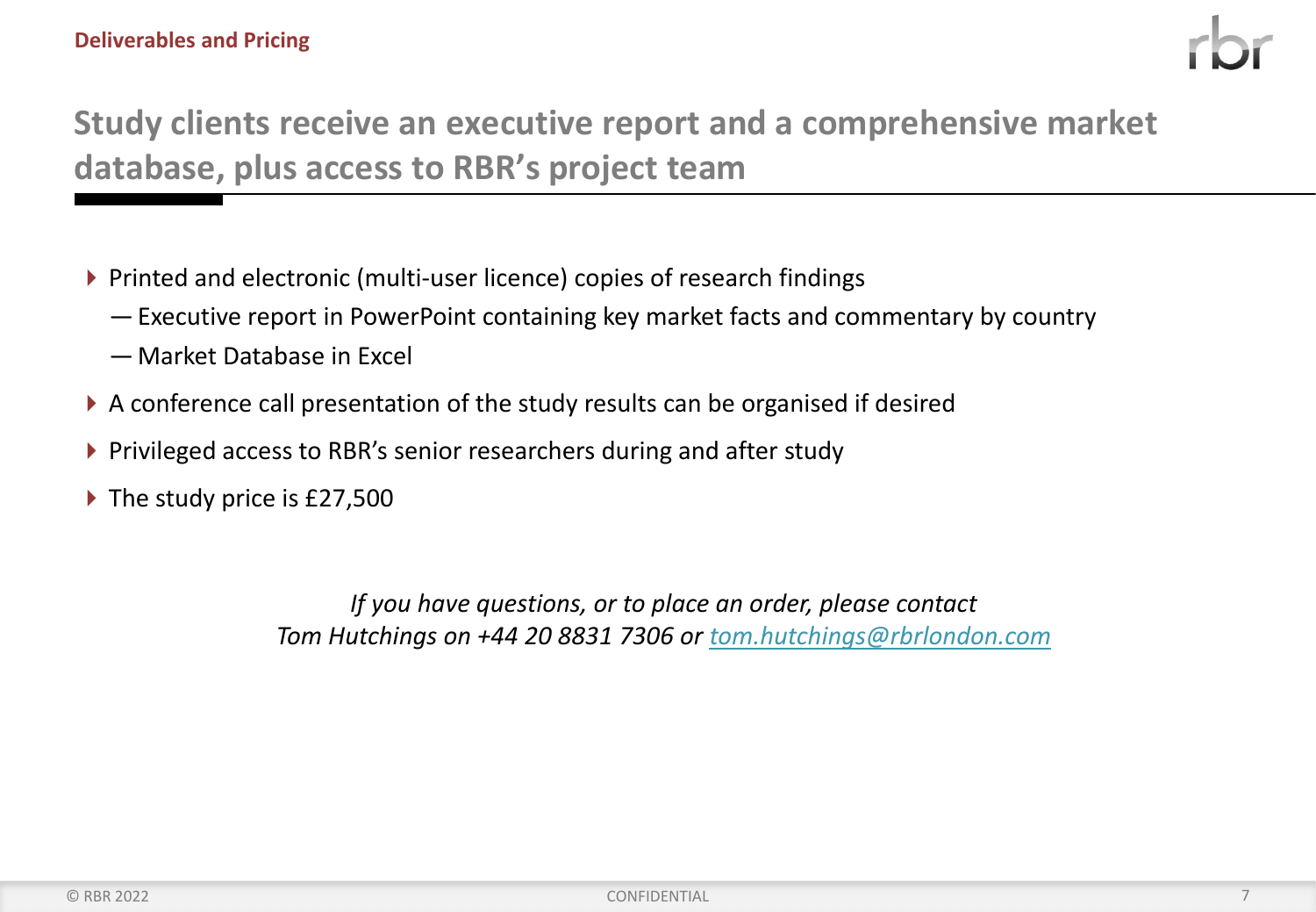## **The Italian mobile self-scanning market remains less developed than other European markets of comparable size, but potential does exist**

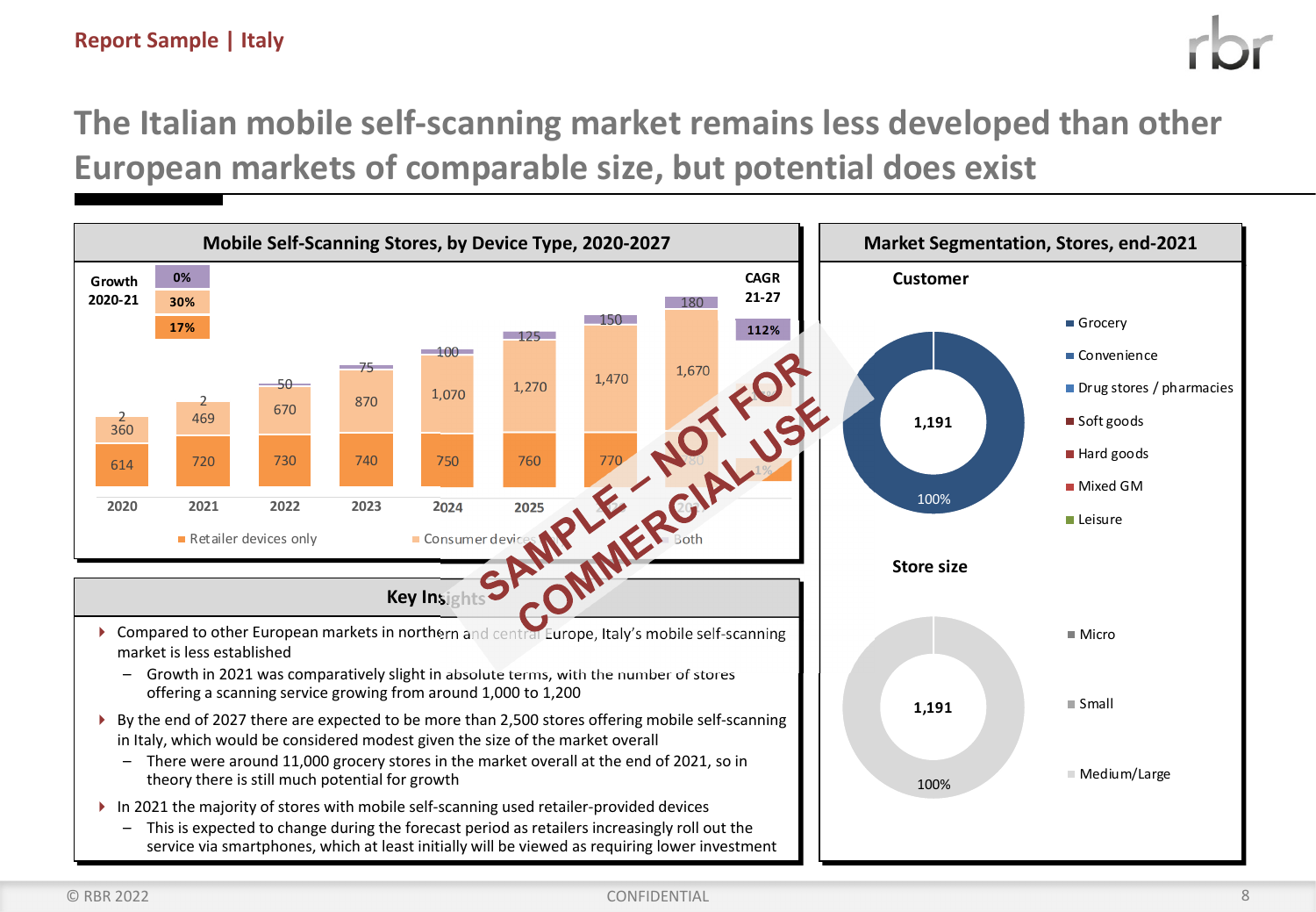

## **The Market Database provides comprehensive market and vendor data by country, including store and device numbers**